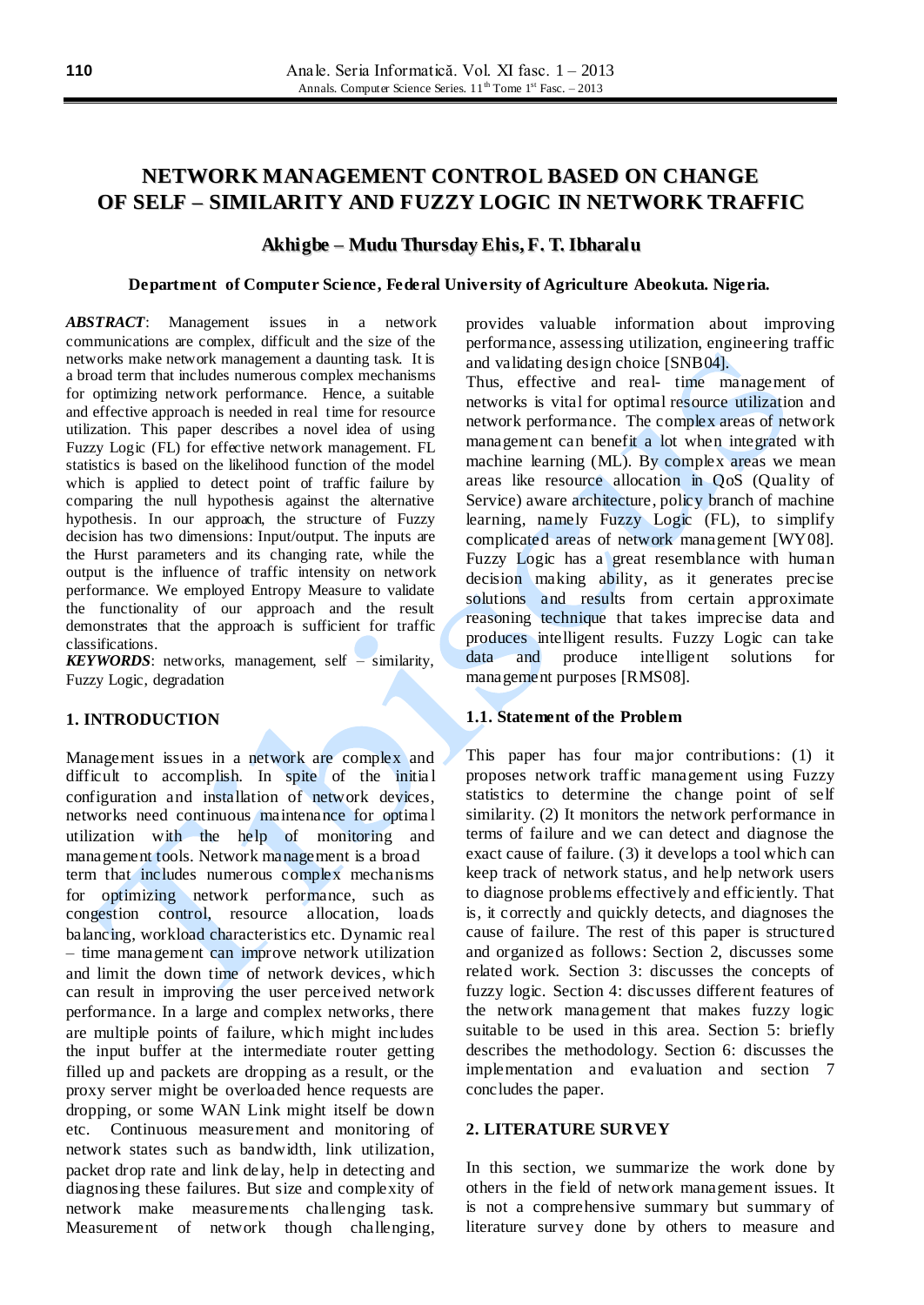manage network properties. Internet is one of the fastest growing means of information flow today and it serves a wide range of people from an average web browser to system administrators. However, when in operation, packet level measurement is critical to ensure the desired performance metrics are achievable [BST12]. Information sharing over computer network requires a reliable, secure path for data delivery, hence, [BCB12] presents a technique for selecting the most reliable path for communication between node pairs of a computer network. Reliability has been calculated based on the bandwidth utilization by the nodes. [DRS12] stressed that the field of evaluation of user interface known as usability evaluation has become increasingly important with computer users. Usability, they further stressed is the ease with which a user can learn to operate, prepare inputs for and interpret outputs of a system or components. Usability also became a key issue in Human Computer Interface (HCI) because not only it provides descriptive background and guidelines for development of a quality user interface but it is also concerned with supporting users during their interactions with computers [DRS12]. The research done by [DRS12], mathematically proved that there is a statistically significant change in the average Hurst parameter network degradation occurrence. [GB12] proposed a method using Hurst parameter to identify network degradation, which causes a decrease in the traffic's self similarity. This method consider the normal range of Hurst parameter to be  $[0.5 - 0.9]$  and there is network failure when the Hurst parameter runs out of this range. Nevertheless, all of these existing methods can only detect the presence of attack / failure, they cannot identify at what time the network failure happened. Fuzzy Logic is one of the most popular methods used in attack detection for it can deal with the vague and imprecise boundaries between normal traffic and different levels of attacks [ZSJ10; BCB12]. [OCI13] propose to use the fuzzy logic to analyze the Hurst parameter and estimate the time duration of network degradation. The major contribution of [ZSJ10] method is considering the inherent relationship between Discrete Wavelet Transform (DWT) and self similarity, and propose to use Schwartz Information Criterion (SIC) combined with DWT to detect the occurrence of DDoS (distributed denial of Service) flood attack, therefore real time DDoS attack detection is achieved through this method. Fuzzy logic is a superset of conventional (Boolean) logic that has been extended to handle the concept of partial truth values between "completely true" and "completely false" [OCI13]. They suggested that logic underlying modes of reasoning are approximate rather than exact. The importance of fuzzy logic derives from the fact that most modes of human

reasoning and especially common sense reasoning are approximate in nature. [OCI13] further stressed that fuzzy logic is a problem solving control system methodology, capable of generating conclusions based upon vague, ambiguous imprecise input information. Fuzzy Logic is currently preferred in control systems because of it's' robustness and does not insist on noise free inputs and can implement non linear systems without any known mathematical models. The output control is usually a smooth control function even when a wide range of input variations exist [RV12].

#### **2.1. A Brief Review of Self- Similarity**

Self similarity means that the sample paths of the process  $\omega(t)$  and those of rescaled version  $C^H \omega(t/c)$  obtained by simultaneously dilating the time axis t by a factor  $c \ge 0$ , and the amplitude axis by a factor  $C^H$ , cannot be statistically distinguished from each other [ZSJ10]. Equivalently, it implies that an affine dilated subset of one sample path cannot be distinguished from its whole. H is called the self – similarity or Hurst parameter. For a general self – similarity process, the parameter H measures the degree of self- similarity [SSK12].

## **2.2. Fuzzy Logic System**

Fuzzy Logic has a great resemblance with human decision making ability, as it generates precise Solutions and results from certain approximate reasoning technique that takes imprecise data and produces intelligent results. Fuzzy Logic can take data and produce intelligent solutions for management purposes [RMS08]. Fuzzy Logic disposes information based on fuzzy reasoning rules. It makes self adaptive decision in light of mature experience. Fuzzy Logic is a superset of conventional (Boolean) logic that has been extended to handle the concept of partial truth values between "completely true" and "completely false" [OCI13]. As its name suggests, it is the logic underlying modes of reasoning which are approximate rather than exact. The importance of fuzzy logic derives from the fact that most modes of human reasoning and especially common sense reasoning are approximate in nature.

## **3. METHODOLOGY**

## **3. 1. Change of Point Estimation**

The traffic inputs are live streams from measurement of live links. To achieve our goal, a frame work algorithms called Traffic monitor algorithms is designed (see figure 1 and figure 2) respectively, to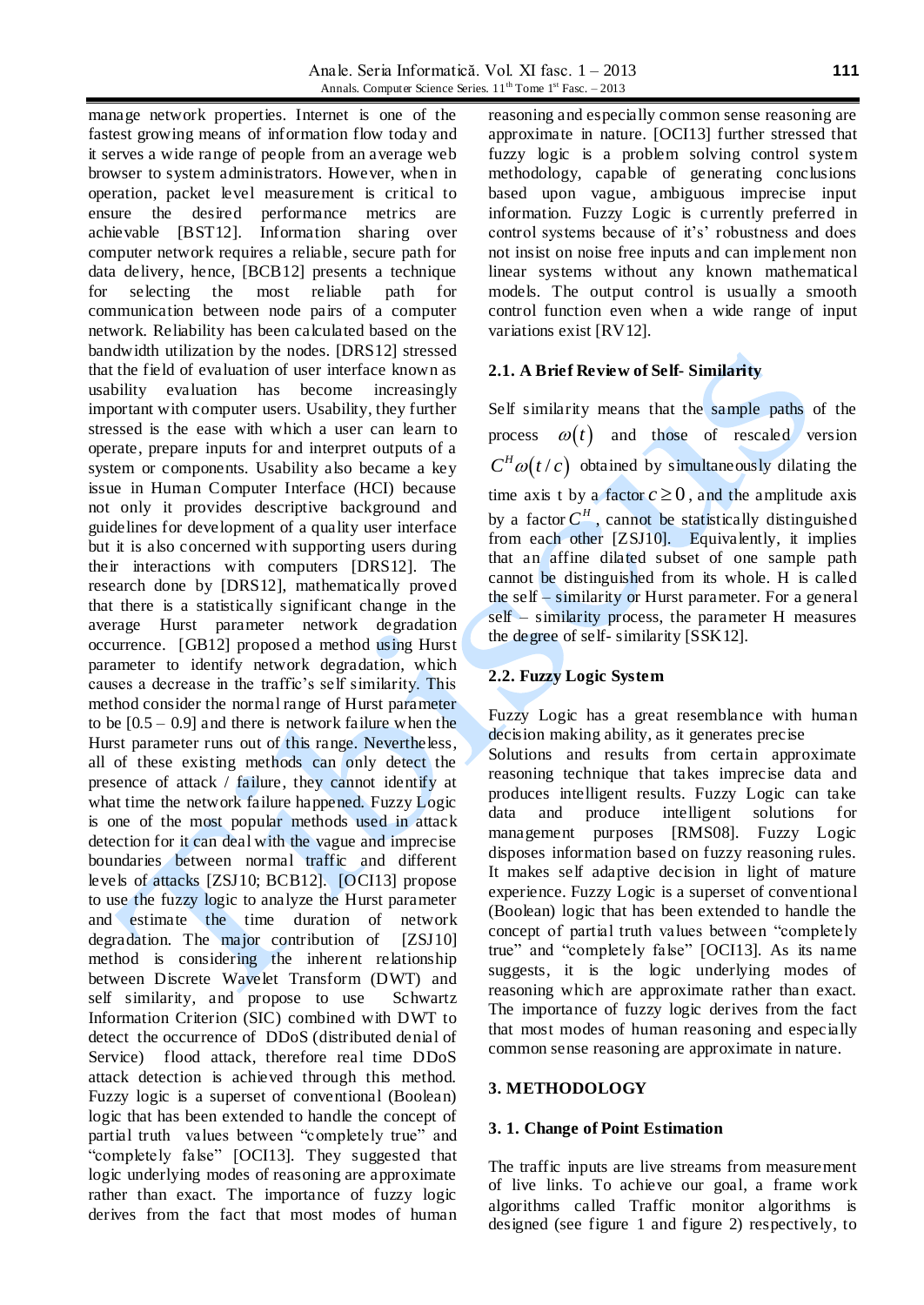carry out a real time network management analysis. Traffic is captured through a sample run of this algorithm displayed in figure 3 below. To manage the capturing and sampling, two processes are used: one to capture the traffic on a per packet basis and update the appropriate packet counters, and the other to access these counters every second. The output window is then processed, for purpose of normalization and. The window we work with is five minutes long, i.e. five minutes worth of traffic (these values are consistent with general network monitoring practices) [AIF12].

Suppose a sequence of length Q is given, and suppose there is only one change point position  $h(1 \angle h \angle Q)$ . Our approach has the merit of detecting the change point in the variance structure of the sequence. This is accomplished by computing the variance of the entire sequence and the pairs of pieces  $(f_1 = 1,...h$ .and  $f_2 = h+1,...,Q)$ , , compare their values and then decide if there is a change point at position h, by testing the null hypothesis,  $H_{0}$  (no change is present) against the alternative  $H_1$ (a single change is present). The statistics for the two hypothesis is given by

$$
H_0: \text{stat}(Q) = \sqrt{\frac{(n_1 - 1)\sigma_1^2 + (n_2 - 1)\sigma_2^2}{n_1 + n_2 - 2}}
$$
 and  

$$
H = \text{stat}(h) = \sqrt{\frac{(n_2 - 1)\sigma_2^2 + (n_3 - 1)\sigma_3^2}{n_1 + n_2 - 2}}
$$

$$
H_1 = stat(h) = \sqrt{\frac{(n_2 - 1)\sigma_2^2 + (n_3 - 1)\sigma_3^2}{n_2 + n_3 - 2}}
$$

where  $\sigma^2$ ,  $\sigma_1^2$ ,  $\sigma_2^2$  and  $\sigma_3^2$ are the unbiased maximum likelihood estimators (MLE) of the variances of the entire sequence and of the first and second pieces respectively? Our decision follows the calculated information, that is,  $H_0$  will not be rejected if  $stat(Q) \leq stat(h)$ , otherwise,  $H_0$  will be rejected if:  $stat(Q) \geq stat(h)$ . The change point at position h can be estimated according to:

$$
stat(h) = \min_{1 \le h \le Q} stat(h) \tag{1}
$$

## **3.2. Traffic Monitor Algorithms**

## *3.2.1. Traffic Monitor Algorithms*

## *(A) Algorithm for Port Scanning*

*Step 1: Variable Declaration Declare variables for storing IP Address and host name and set them to null* 

| Step 2: Input |                                                                  |
|---------------|------------------------------------------------------------------|
|               | 2.1 Enter value of Host name (or IP Address)                     |
|               | Step3: Scanning                                                  |
|               | 3.1 Declare variable port $= 0$                                  |
|               | 3.2 Declare initial port $=$ value.                              |
|               | 3.3 Declare final port $=$ value.                                |
|               | 3.4 Check if the port is available between                       |
|               | initial port and final port.                                     |
|               | 3.5 increment port by 1                                          |
|               | 3.6 Repeat step 3.4 up to final port.                            |
| Step 4:       | Display                                                          |
|               | 4.1 Display all the active ports in GUI format                   |
| (B)           | Algorithm for packet capturing                                   |
|               | Step 1: Obtaining the list of network interfaces                 |
|               | 1.1 Create a variable array of devices                           |
|               | 1.2 Detect network interfaces present in user                    |
|               | 1.3 Store the above list in devices variable.                    |
|               | Step 2: Displaying the list of network interfaces                |
|               | Declare loop counter integer variable <i>i</i> and initialize to |
|               |                                                                  |
|               |                                                                  |

*While the value of i is less than the length of the array of devices, do Step 2.3*

*Print out the name and description of the captured Network Interface.* 

*Step 3: Open the network interface.*

*Declare integer variable J and initialize to zero (J=0) While J < length of array of devices, Goto Step 3.3 else Goto Step 3.7* 

*Check if the network interface at Jth index number in devices array is selected. If yes goto Step 3.6 else goto Step 3.4*

*J=J+1 Goto Step 3.2* 

*Open the selected network interface i.e. Network Interface at Jth index, then Goto Step 4 Display that the network interface has not yet been selected by the user. he user. Goto Step 8 Step 4: Capture packets from the network interface Is the menu button of stop capture packet selected? If yes goto Step 3.8 else goto Step 4.2 Capture the upcoming single packet from the network*

*Display the captured packet by going to Step 5 Step 5: Display the captured packet to the user in proper GUI format. Detect user' menu choice of the format in which* 

*captured packet's to be displayed Analyze the packet. Display in Hexadecimal format Goto Step 6 to save the packets to a temporary file*

*Go back to Step 4.1*

- *Step 6: Save captured packets into a file* 
	- *6.1 Create a temporary file say 6.2 Save captured packets into the opened file* 
		- *6.3 Go back to Step 5.4*

*Step 7: Close all the open network interface 7.1 Delete the temporary file.* 

*7.2 Close the network interface.* 

*Step 8: End*

**Figure 1: Traffic monitor algorithm [AIF12].**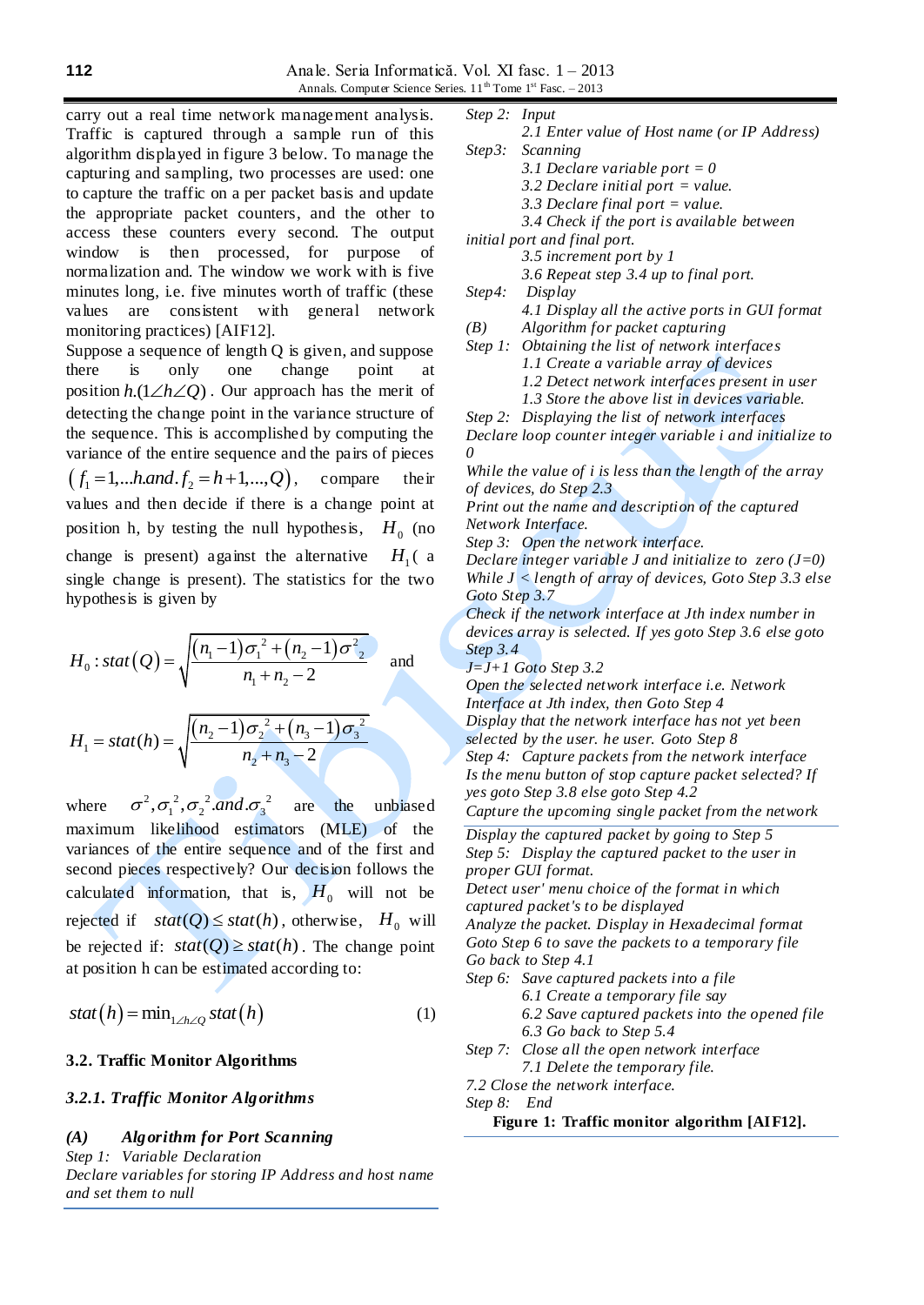

*Flow chart for monitoring And visualization* 



*Context Diagram* 



*Data Flow Diagram* 

**Figure 2: Flow Charts for Packets Monitor**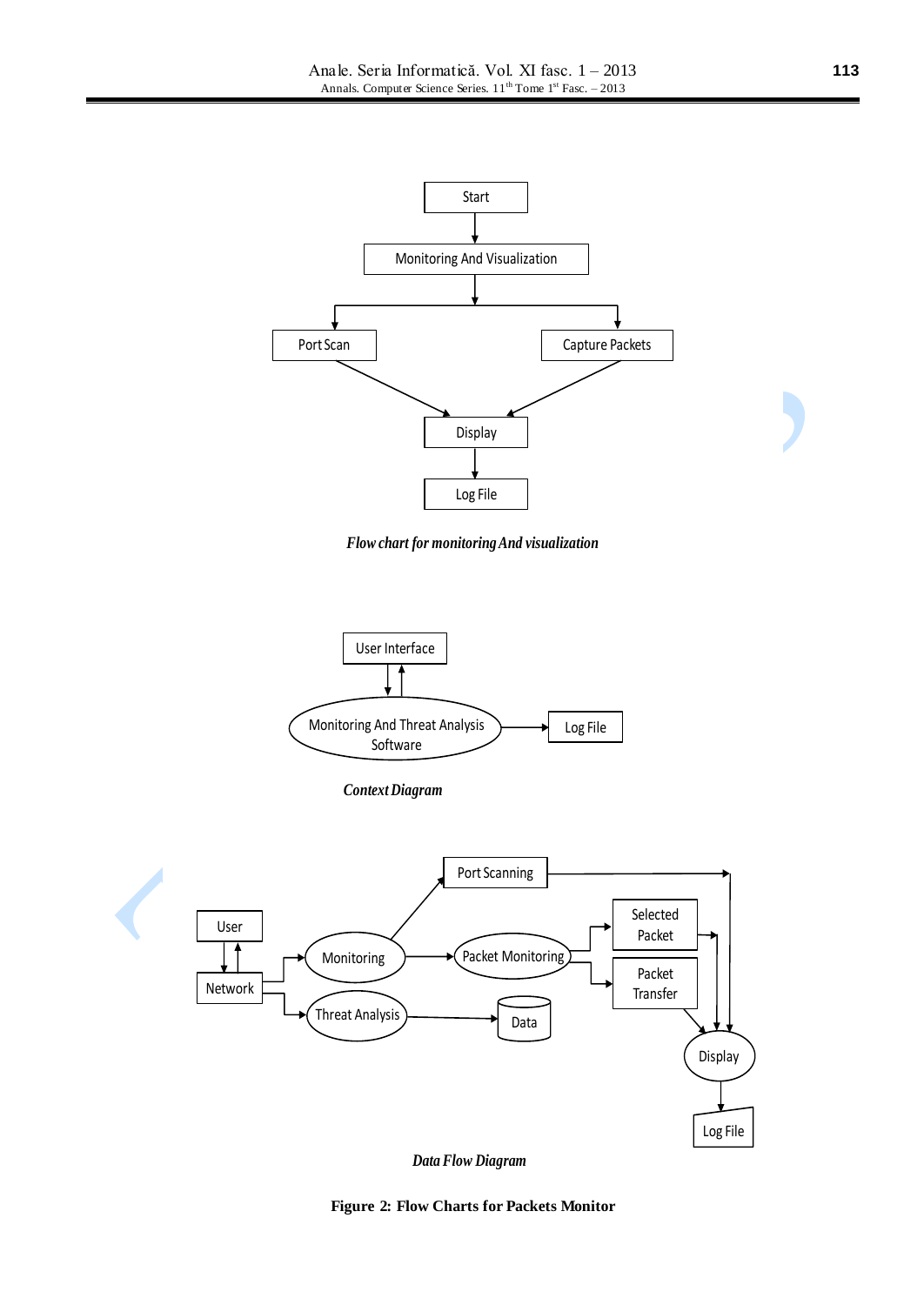| File Help            |          |                    |                      |                |                 |                                      |  |  |  |  |  |
|----------------------|----------|--------------------|----------------------|----------------|-----------------|--------------------------------------|--|--|--|--|--|
| 8.000                |          |                    |                      |                |                 |                                      |  |  |  |  |  |
| Time                 | Protocol | <b>Source</b>      | Destration           | Lendt          | $\pmb{\lambda}$ | Graphical Display   Chart Properties |  |  |  |  |  |
| 09-Apr-13 4:42:49 PM | Uto      | 192 168 56 1 51031 | 239 255 255 250 1900 | $\overline{6}$ |                 |                                      |  |  |  |  |  |
| 09-lor-13 4:42:49 PM | Ub       | 192.168.56.1:51031 | 239 255 255 250 1900 | 161            |                 |                                      |  |  |  |  |  |
| 09-Apr-13 4:42:52 PM | Ub       | 192 168 56 1 51031 | 239 255 255 250 1900 | 161            |                 |                                      |  |  |  |  |  |
| 09-Apr-13 4:42:52 PM | Ub       | 192 168 56 1 51031 | 239 255 255 250 1900 | 161            |                 |                                      |  |  |  |  |  |
| 09-Apr-13 4:42:54 PM | Up       | 000068             | 255 255 255 255 67   | 328            |                 |                                      |  |  |  |  |  |
| 09-Apr-13 4:42:55 PM | Ub       | 192 168 56 1 51031 | 239 255 255 250 1900 | 161            |                 |                                      |  |  |  |  |  |
| 09-Apr-13 4:42:55 PM | Ub       | 192 168 56 1 51031 | 239 255 255 250 1900 | 161            |                 |                                      |  |  |  |  |  |
| 09-Apr-13 4:42:58 PM | Ub       | 192 168 56 1 51031 | 239 255 255 250 1900 | $\frac{1}{6}$  |                 |                                      |  |  |  |  |  |
| 09-Apr-13 4:42:58 PM | Utb      | 192.168.56.1.51031 | 239 255 255 250 1900 | 161            | š               |                                      |  |  |  |  |  |
| 03-Apr-13 4:43:05 PM | Ub       | 192.168.56.1:138   | 192.168.56.255:138   | 239            |                 |                                      |  |  |  |  |  |
| 09-Apr-13 4:43:05 PM | Ub       | 192 168 56.1:138   | 192.168.56.255.138   | 239            |                 |                                      |  |  |  |  |  |
| 09-Apr-13 4:43:10 PM | Ub       | 0.00068            | 255 255 255 255 67   | 328            |                 |                                      |  |  |  |  |  |
| 09-Apr-13 4:43:40 PM | Up       | 192 168 56 1:138   | 192 168 56 255 138   | 202            |                 |                                      |  |  |  |  |  |
| 03-Apr-13 4:43:40 PM | Ub       | 192.168.56.1:138   | 192 168 56 255 138   | $\overline{m}$ |                 |                                      |  |  |  |  |  |
| 09-Apr-13 4:43:40 PM | Ub       | 192 163 56 1-138   | 192 168 56 1:138     | 213            |                 |                                      |  |  |  |  |  |
| 09-Apr-13 4:43:40 PM | Ub       | 192 168 56 1:137   | 192 168 56 255 137   | 78             |                 |                                      |  |  |  |  |  |
| 09-Apr-13 4:43:41 PM | Ub       | 192.168.56.1:137   | 192.168.56.255:137   | 78             |                 |                                      |  |  |  |  |  |
| 03-Apr-13 4:43:41 PM | Ub       | 192.168.56.1:137   | 192.168.56.255:137   | 78             |                 |                                      |  |  |  |  |  |
| 09-Apr-13 4:43:41 PM | Ub       | 192.168.56.1:137   | 192.168.56.255:137   | 78             |                 |                                      |  |  |  |  |  |
| 09-Apr-13 4:43:41 PM | Ub       | 192.168.56.1:137   | 192 168 56 255 137   | 78             |                 |                                      |  |  |  |  |  |
| 09-Apr-13 4:43:41 PM | Uto      | 192 168 56 1:137   | 192 168 56 255 137   | 78             |                 |                                      |  |  |  |  |  |
| 09-Apr-13 4:43:43 PM | Ub       | 192.168.56.1.51031 | 239 255 255 250 1900 | 161            |                 |                                      |  |  |  |  |  |
| 09-Apr-13 4:43:43 PM | Utb      | 192 168 56 1 51031 | 239 255 255 250 1900 | 161            |                 |                                      |  |  |  |  |  |
| 09-Apr-13 4:43:46 PM | Ub       | 192 168 56 1 51031 | 239 255 255 250 1900 | 161            |                 |                                      |  |  |  |  |  |
| 09-Apr-13 4:43:46 PM | Utb      | 192 168 56 1 51031 | 239 255 255 250 1900 | 161            |                 |                                      |  |  |  |  |  |
| 03-Apr-13 4:43:49 PM | Ub       | 192 168 56 1 51031 | 239 255 255 250 1900 | 161            |                 |                                      |  |  |  |  |  |
| 09-Apr-13 4:43:49 PM | Ub       | 192.168.56.1.51031 | 239 255 255 250 1900 | 161            |                 |                                      |  |  |  |  |  |
| 09-Apr-13 4:43:52 PM | Ub       | 192.168.56.1:51031 | 239 255 255 250 1900 | 161            |                 |                                      |  |  |  |  |  |
| 09-Apr-13 4:43:52 PM | Utb      | 192.168.56.1:51031 | 239 255 255 250 1900 | $\frac{1}{6}$  |                 |                                      |  |  |  |  |  |
| 09-Apr-13 4:43:55 PM | Ub       | 192 168 56 1 51031 | 239 255 255 250 1900 | $\frac{1}{6}$  | ۲               |                                      |  |  |  |  |  |

**Figure 3: Output Window of the Algorithms**

#### **3.3. Network Management Analysis**

The purpose of sample survey design is to maximize the amount of information for a given cost.

Population means, 
$$
\mu = \frac{\sum_{i=1}^{n} \chi_i}{N}
$$
 (2)  
Sample mean,  $\overline{\chi} = \frac{\sum_{i=1}^{n} \chi_i}{n}$  (3)

where n is the sample size.

Population variance, 
$$
\sigma_X^2 = \frac{\sum_{i=1}^n (X_i - \overline{X})^2}{N-1}
$$
 (4)

And

Sample variance, 
$$
S^2 = \frac{\sum_{i=1}^{n} (X_i - \bar{X})^2}{n-1}
$$
 (5)

Solving these equations in practical situations presents a problem because the population variance,  $\sigma_X^2$ , is unknown, but  $S^2$ , is available from prior experimentation and can therefore, replace  $\sigma_x^2$  with  $S^2$ , in equation (4).  $n(Q) = 30$ and segment the sequence into three pieces of 10 each and segment the sequence into three pieces of 10 each<br>i.e.  $n(h_1) = 10, n(h_2) = 10, n(h_3) = 10$  respectively. Q represents the entire sequence. From figure 3: (output window of the algorithms) *h*<sub>1</sub> = {161,161,161,161,328,161,161,161,161,239} *h*<sub>2</sub> = {239,328,202,202,213,78,78,78,78,78} *h*<sub>3</sub> = {78,161,161,161,161,161,161,161,161} Mean of  $\overline{h}_1 = 185, \overline{h}_2 = 157, \overline{h}_3 = 153$  and  $\overline{Q} = 165$ computed using equation (3)

$$
\sigma_1^2 = \frac{\sum_{i=1}^n (X_i - \overline{X})^2}{n-1} = 3,108,
$$
  

$$
\sigma_2^2 = 8,261, \sigma_3^2 = 689
$$

$$
H_0: \text{stat}(Q) = \sqrt{\frac{(n_1 - 1)\sigma_1^2 + (n_2 - 1)\sigma_2^2}{n_1 + n_2 - 2}} = 75.4
$$
\n
$$
H_1: \text{stat}(h) = \sqrt{\frac{(n_2 - 1)\sigma_2^2 + (n_3 - 1)\sigma_3^2}{n_2 + n_3 - 2}} = 66.9
$$

**Decision:**  $H_1$  is accepted which implies that a change point exists and the change point can be estimated using equation (1). Stat (Q) symbolizes the pooled estimate for the standard deviation and pooled in this case means that the information from both samples is combined so as to give the best possible estimate [Joh76].

## **3.4. Fuzzy Decision Rules on Traffic Classifications.**

In this paper, we propose traffic classification decision system using Fuzzy mathematics. The traffic classification we refer here includes light traffic intensity, if the network experiences a slight decline in performance, moderate when the traffic load is high but considered as severe if it experiences serious decline in performance [ZSJ10]. Fuzzy Logic offers a convenient way to produce a mapping between input and output spaces but using natural expressions**.** It affords the opportunity to approach a fuzzy Logic models without data [DRS12]. To evaluate a Fuzzy usability, three main Linguistic variables are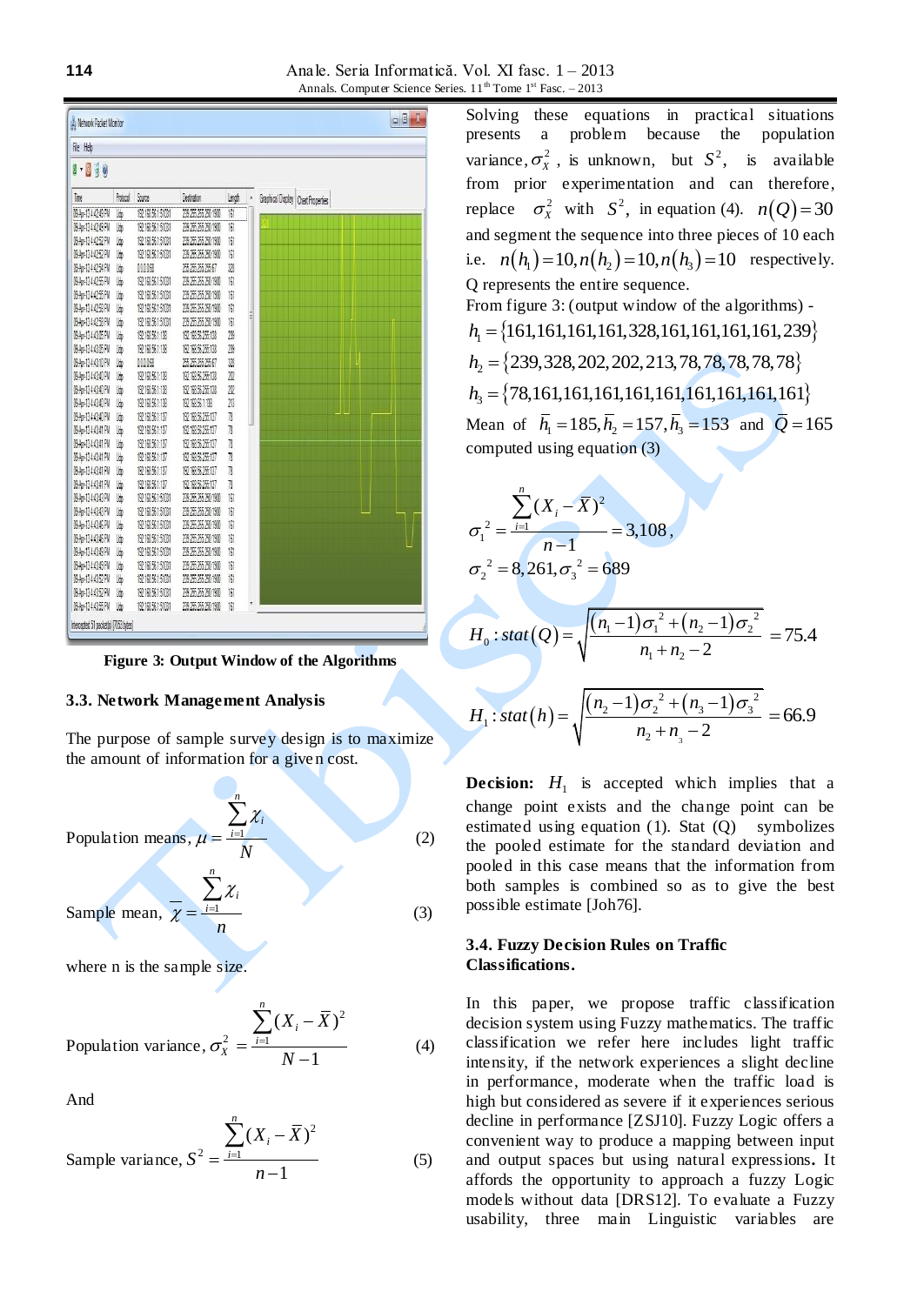Anale. Seria Informatică. Vol. XI fasc. 1 – 2013 Annals. Computer Science Series.  $11^{th}$  Tome  $1^{st}$  Fasc.  $-2013$ 

defined:-  $(LA, MA, SA)$ where "LA", "MA", and ." SA" represents Light Traffic Intensity, Moderate and Severe Traffic Intensity respectively. [ZSJ10] method is used for defining Fuzzy Rule due to its simplicity. In our approach, the structure of Fuzzy Decision is two dimensional: input/output. The two inputs are the Hurst parameter and its changing rate. The Hurst parameter refers to the dynamic traffic intensity and the changing rate refers to the influence of this traffic intensity on network performance. The output is the influence of traffic intensity on performance. As exhibited in figure 4, the fuzzy decision process of the traffic intensity consists of three parts: Hurst Parameters and its changing rate. When the Hurst parameter is considered moderate, we infer there is a light traffic if

the changing rate of the Hurst parameter is considered small. In a similar way, there is moderate traffic intensity if the changing rate of the Hurst parameter is moderate and severe traffic intensity if the changing rate of the Hurst parameter is big (see figure 4).

| HC' | H'        |           |    |  |  |  |
|-----|-----------|-----------|----|--|--|--|
|     |           | M         | в  |  |  |  |
| S   | MA        | LA        | LA |  |  |  |
| M   | <b>SA</b> | MA        | LA |  |  |  |
| B   | <b>SA</b> | <b>SA</b> | MA |  |  |  |





#### **3.5. Performance Evaluation**

Entropy is a measure of disorder of a network system. If the system tends to be in disorder, its entropy increases towards 1; if the system tends to be in order, then its entropy decreases towards 0. We can view certain attributes of packets that we capture in a period of time as a set. The entropy of the packet attribute – value can be defined as:

$$
H(P) = -\sum_{i=1}^{n} p(\chi_i) \log(\chi_i)
$$
 (6)

where  $\chi$ <sub>i</sub> is the sum of packets with certain attributes, and with a minus sign to get a positive quantity? This approach can be used to check for the differences between the normal and abnormal network action [ARA12]. Computing certain attributes existing in the sequence;  $\{g_1 = 8, g_2 = 9, g_3 = 5\}$  and summing up to 22 attributes. Therefore applying equation (6) :

gives 0.09 which is tending to zero. This assumption justifies the network in normal state (figure 5). We determined variables that characterize network behavior and developed models for network traffic classification (see figure 6).

#### **4. CONCLUSION AND FUTURE WORK**

This paper describes a novel idea of using Fuzzy Logic, for effective network management based on change of self similarity in a network. The fuzzy statistics is based on the likelihood function for the model, and is applied to the classification of traffic by comparing the likelihood of the null hypothesis against the alternative hypothesis. We design a frame work algorithms called traffic monitor algorithms, to carry out a real time network management analysis. Fuzzy offers a convenient way to produce a mapping between input and output spaces by using natural expressions. In our approach, the structure of fuzzy decision is two dimensions: Input and Output. The inputs are the Hurst parameters and its changing rate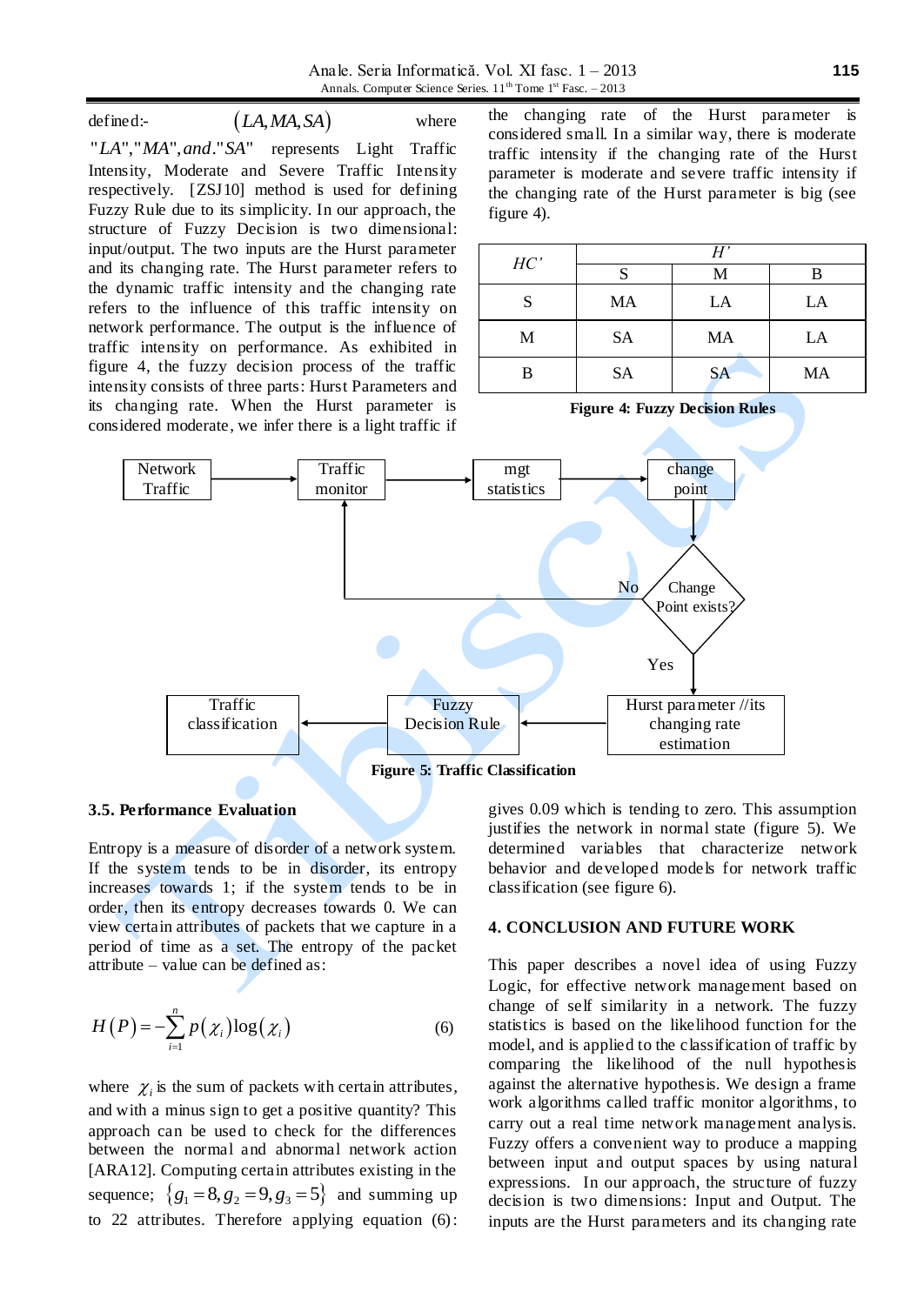while the output is the influence of traffic intensity on network performance. For a functional traffic classification, we employed Entropy Stability Measures to test the validity of our approach and the result demonstrates that the approach can effectively and intelligently classify traffic intensity.



**Figure 5: Network Entropy Stability Measures**

#### **REFERENCE**

- [AIF12] **T. E. Akhigbe-Mudu, F. T. Ibharalu, O. Folorunso -** *Analysis of Network Packet Loss Using Passive Measurement Technique Augmented with Parity Check,* Annals Computer Science Series,  $10^{th}$  Tome,  $2^{nd}$  Fasc, pages  $82 - 89$ , 2012
- [ARA12] **Alyeb Altaher, Surewaran Ramadas, and Ammar Almomani -** *Real Time Network Anomaly Detection Using Relative Entropy,* 2012.
- [BCB12] **Partha Sarathi Banerjee, J. Paul Choudhury, S. R. Bhadrachaudhuri –** *A framework for Selecting the Most Reliable Path in a Computer Network Using Particle Swarm Optimization (PSO) based on Fuzzy Logic,* International Journal of Computer Applications (0975 – 8887) Volume 45, No. 8, May (2012)
- [BST12] **Anup Bhange, Amber Syad, Satyendra Singh Thakur –** *DoDs Attacks Impact on Network Traffic and its Detection Approach.* International

Journal of Computer Applications (0975 – 8887) Volume 40 – No. 11, page 36 – 40, February (2012)

- [DRS12] **Sanjay Kumar Dubey, Ajay Rana, Arun Sharma –** *Usability Evaluation of Object Oriented Software System Using Fuzzy Logic Approach*, International Journal of Computer Applications (0975 – 8887), Volume 43, No.19, April 2012
- [GB12] **Anita Garhwal, Partha Pratin Bhattacharya –** *Fuzzy Logic Based Channel Estimation and Performance Analysis of Wimax Systems.* Journal of Emerging Trends in Computing and Information Sciences. Volume 3, No. 3, page 334 – 338, March (2012)
- [G+11] **Joao V. Gomes, Pedro R. M. Inacio, Manela Pereira, Mario M Freire, Paulo P. Monteiro –** *Identification of Peer – To – Peer VoIP Sessions Using Entropy and Codec Properties.* IEEE Transactions on Parallel and Distributed Systems, Volume x, No. x, (2011).
- [Joh76] **Robert R. Johnson -** *Elementary Statistics*, 2nd Edition, Duxbury Press, North Scituate, Massachusetts. Pages 372 – 384, 1976.
- [OCI13] **Ihekweaba Ogechi, Ihekweaba Chukwugoziem, Inyama H.C. –** *Fuzzy Modeling of a Network Denial of Service (DOS) Attack Phenomenon,* International Journal of Engineering and Technology (IJET), Vol. 5, No. 2, page 1794 – 1855, April (2013)
- [RV12] **Nallagaria Ramamurthy, Dr. S. Varadarajan –** *Robust Digital Image Water Marking Scheme with Neural Network and Fuzzy Logic Approach*. International Journal of Emerging Technology and Advanced Engineering. Volume 2, Issue 9, page 555 – 562, September (2012).
- [RMS08] **M.F.Rohani, M.A. Maarof, A. Selamat –** *Continuous Loss Detection Using Iterative Window Based on SoSS Model and MLS Approach*. In Proceedings of the International Conference on Computer and Communication Engineering, Kuala Lumpur, Malaysia, May 2008.